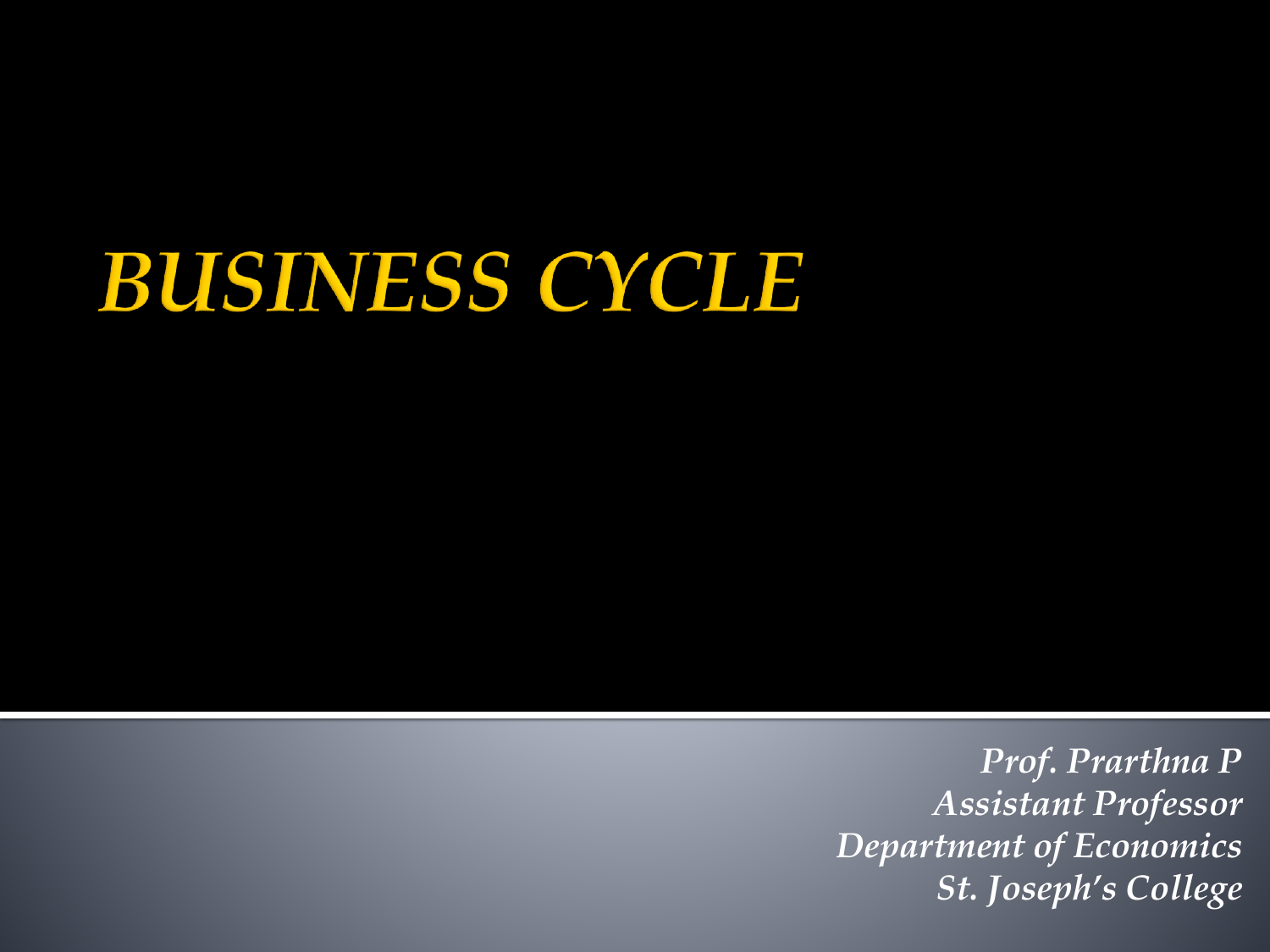## **Phases of a Business Cycle**

- *Prosperity / Boom*
- *Recession*
- *Depression*
- *Recovery / Revival*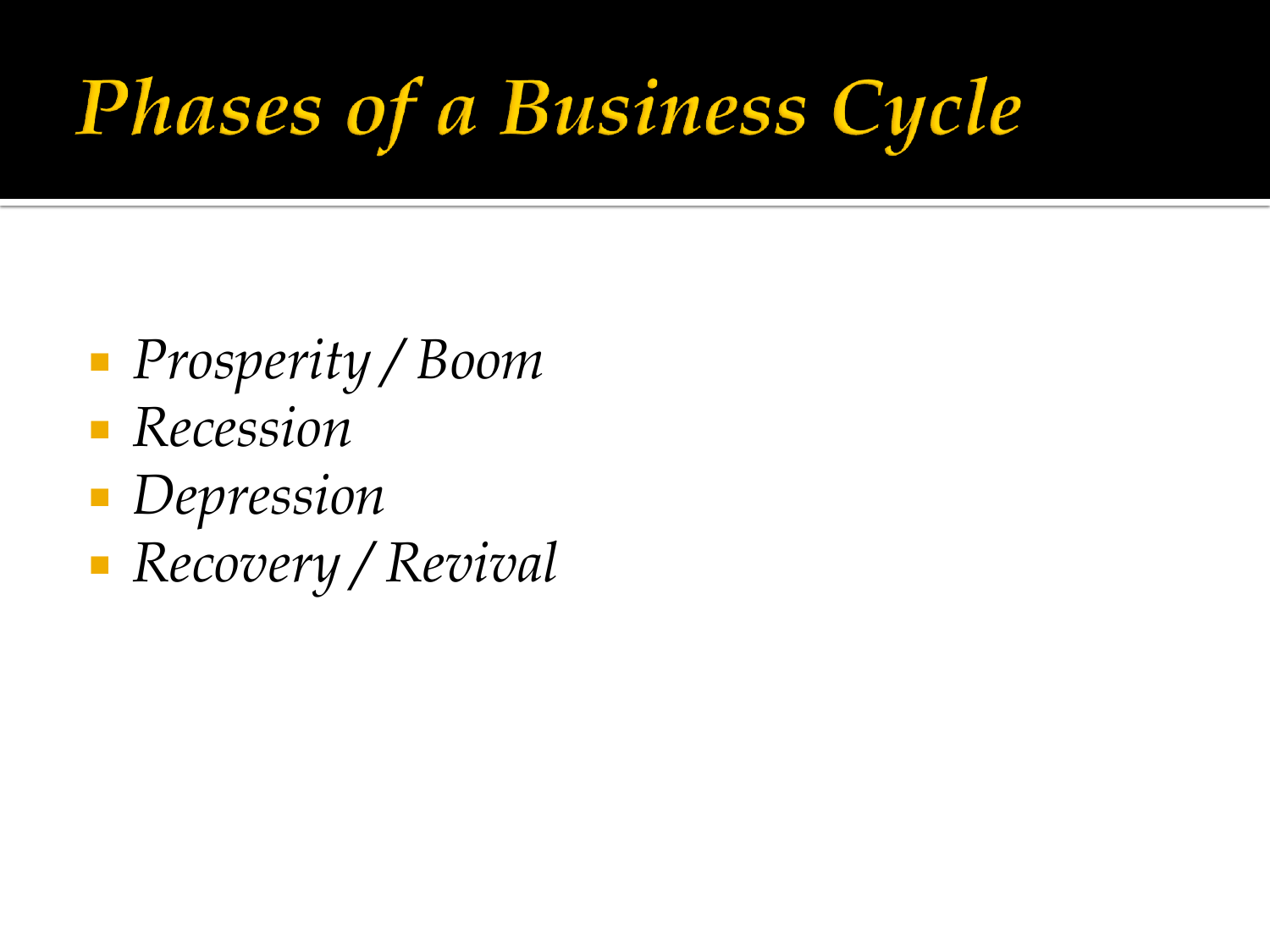

Time

Graph 1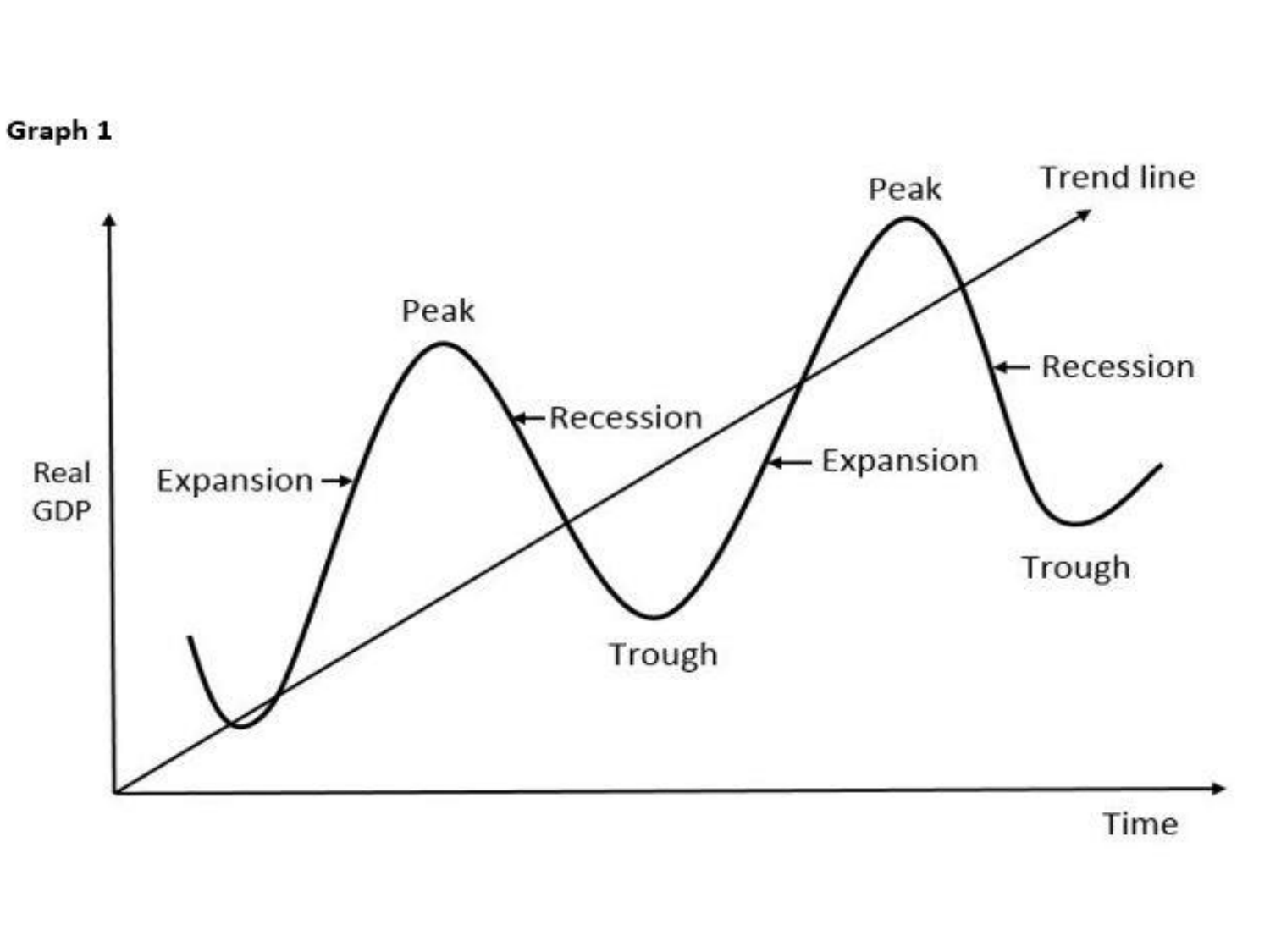## **Prosperity / Boom**

- *Large volume of production*
- *High level of employment*
- *Rising interest rates*
- *Expansion of credit & borrowing*
- *Rise in profits, wages & income*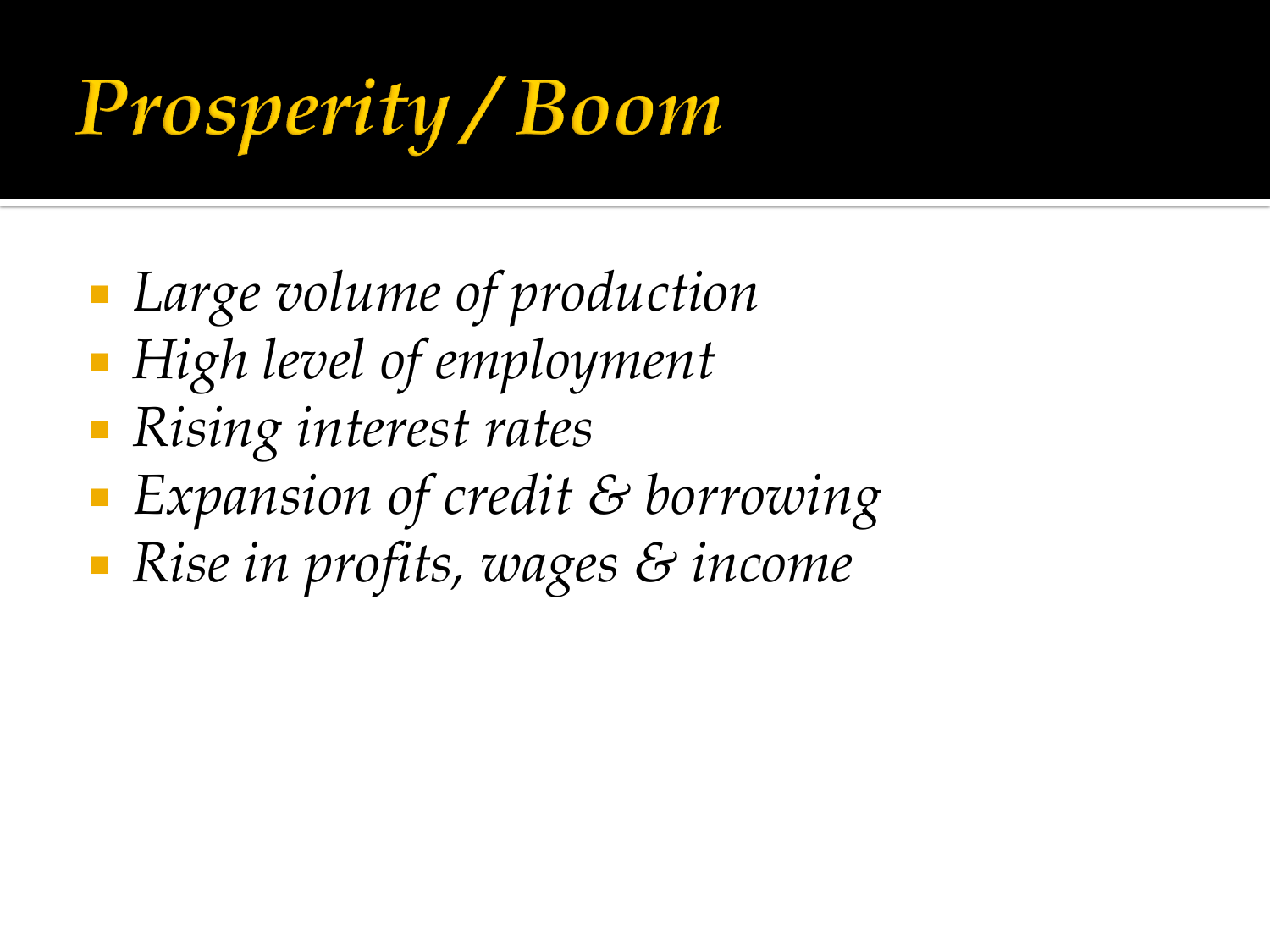#### Recession

- *Starts from the failure of a bank or a company*
- *Over – optimism leading to pessimism*
- *Decrease in I >> Decrease in p/n, Y & profits*
- *Increase in liquidity preference*
- *Worsens & leads to depression*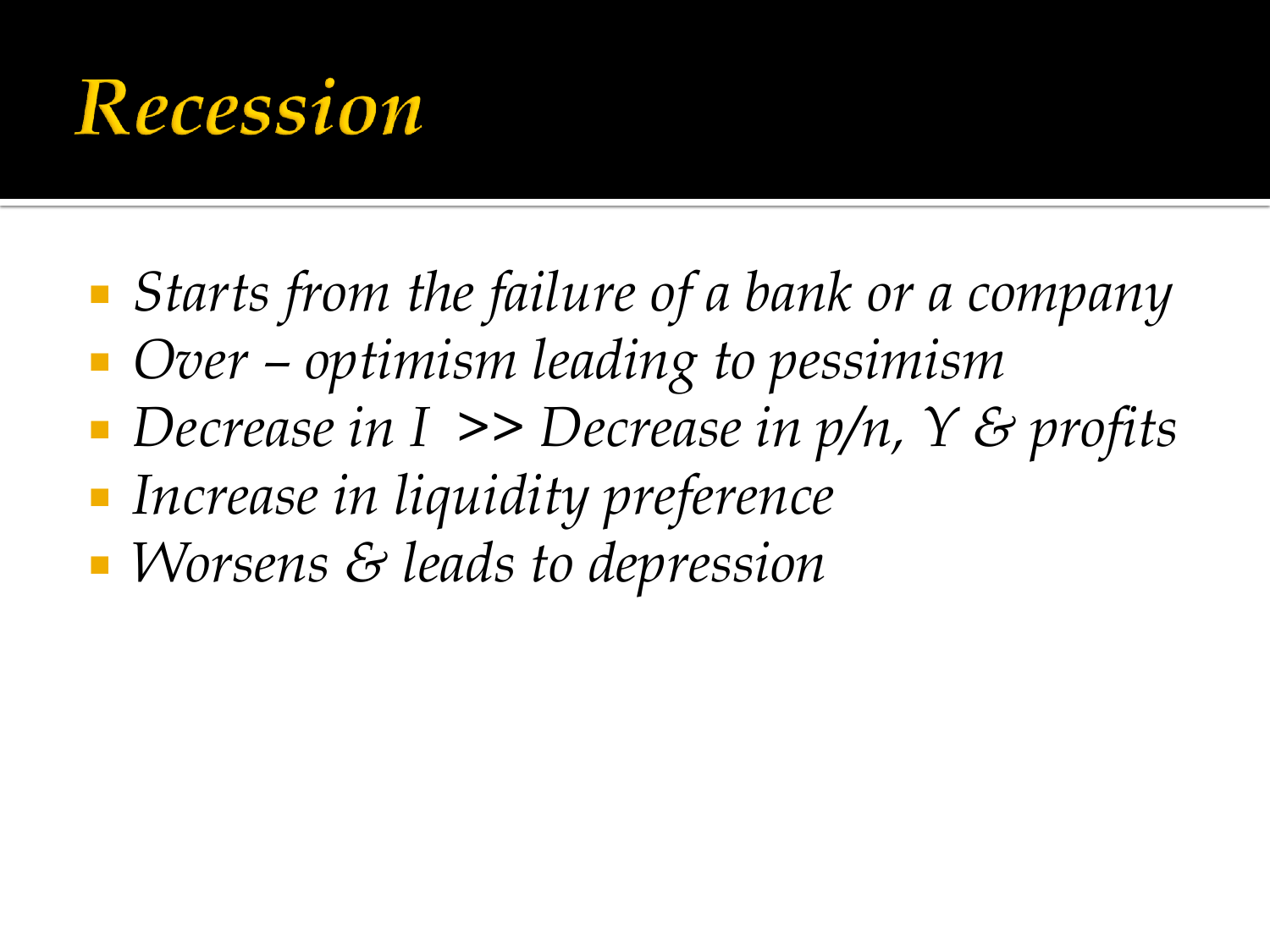## **Depression / Trough**

- *Extremely low level of economic activity*
- *Decrease in prices >> firms incur losses >> closure of business >> unemployment >> decrease in demand*
- *Banks' reluctance towards loans & advances.*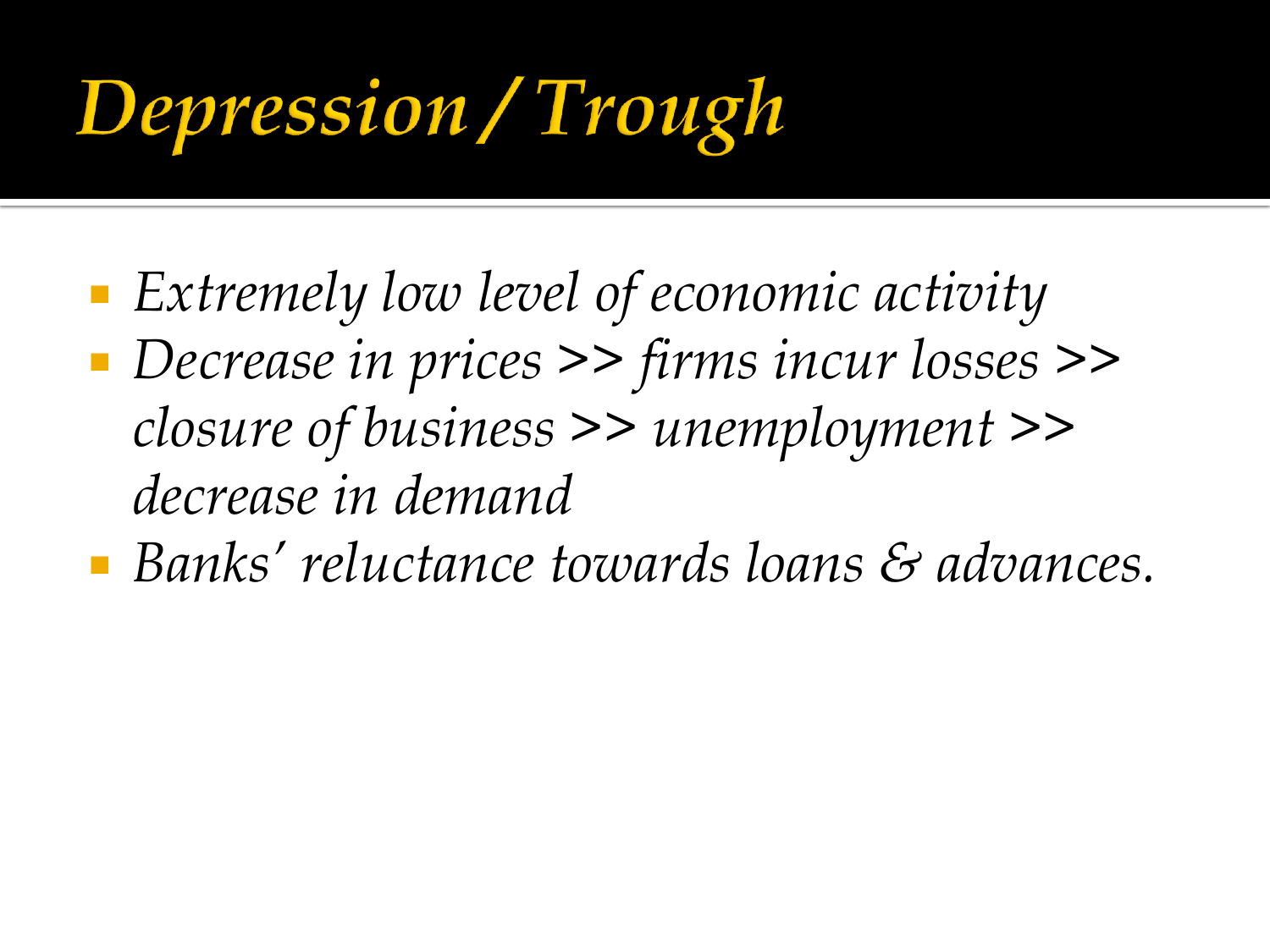## Recovery / Revival

- *Begins with the revival of demand from capital goods industries by taking loans – positive signal (low interest rates)*
- *Autonomous Investment*
- *Additional Investment >> Increased production >> Increased profits >> Increased employment >> Increased wages >> Increased Income (Y)*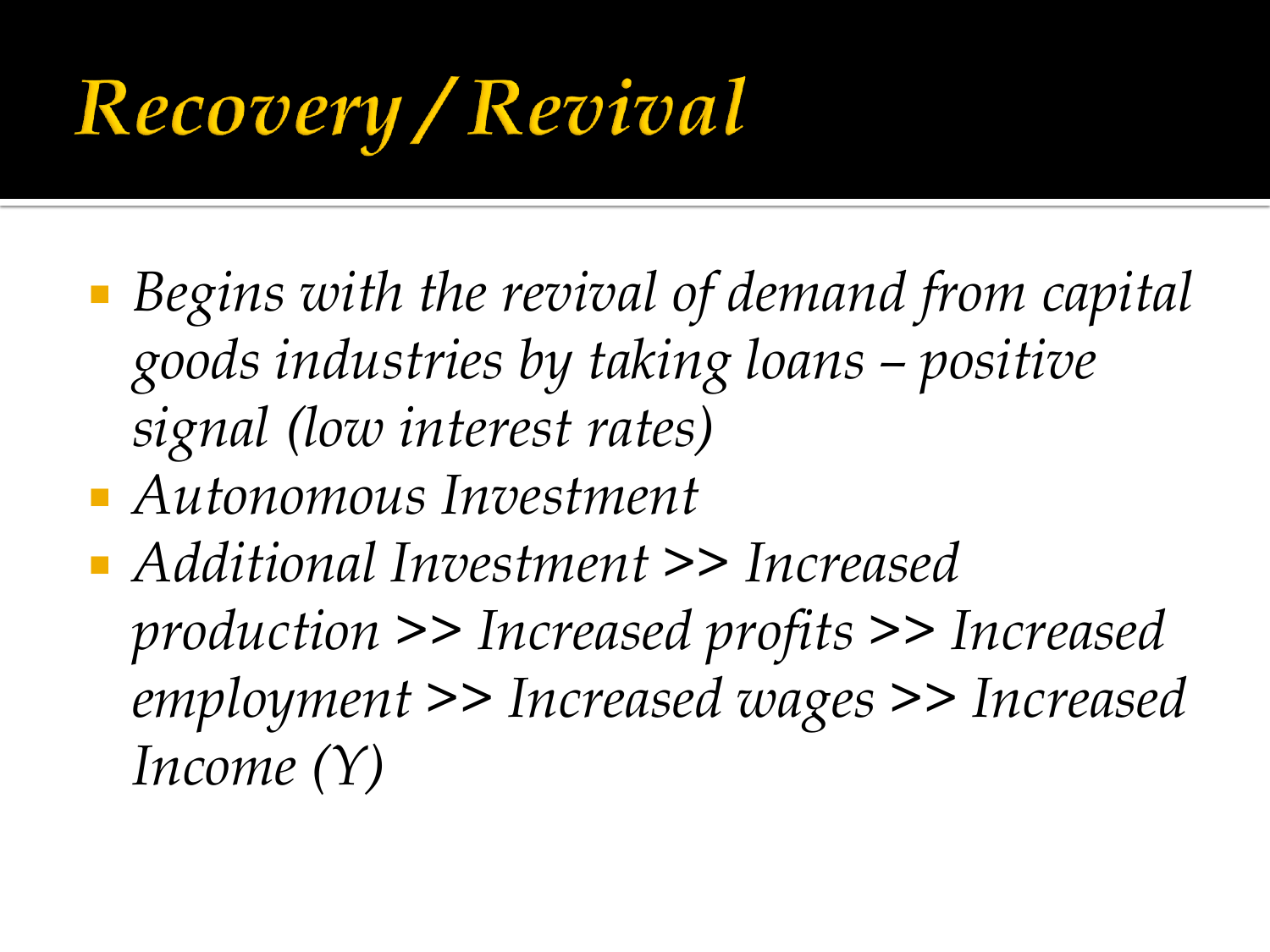*Causes of Business Cycle Internal/ Endogenous External / Exogenous*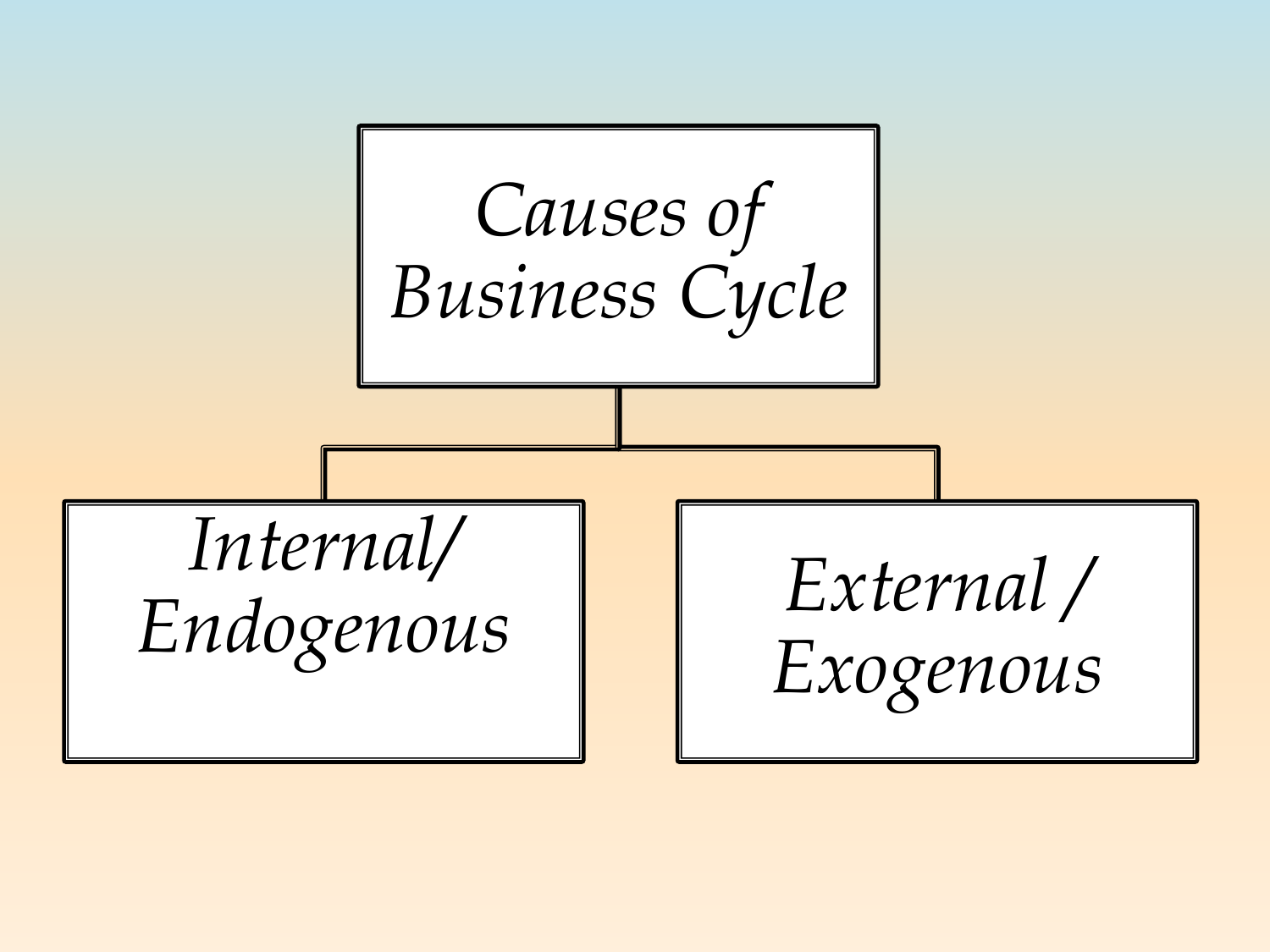### Internal Factors

- *Fluctuations in effective demand*
- *Fluctuations in investment*
- *Variations in government spending*
- *Macroeconomic policies*
- *Money supply*
- *Psychological factors*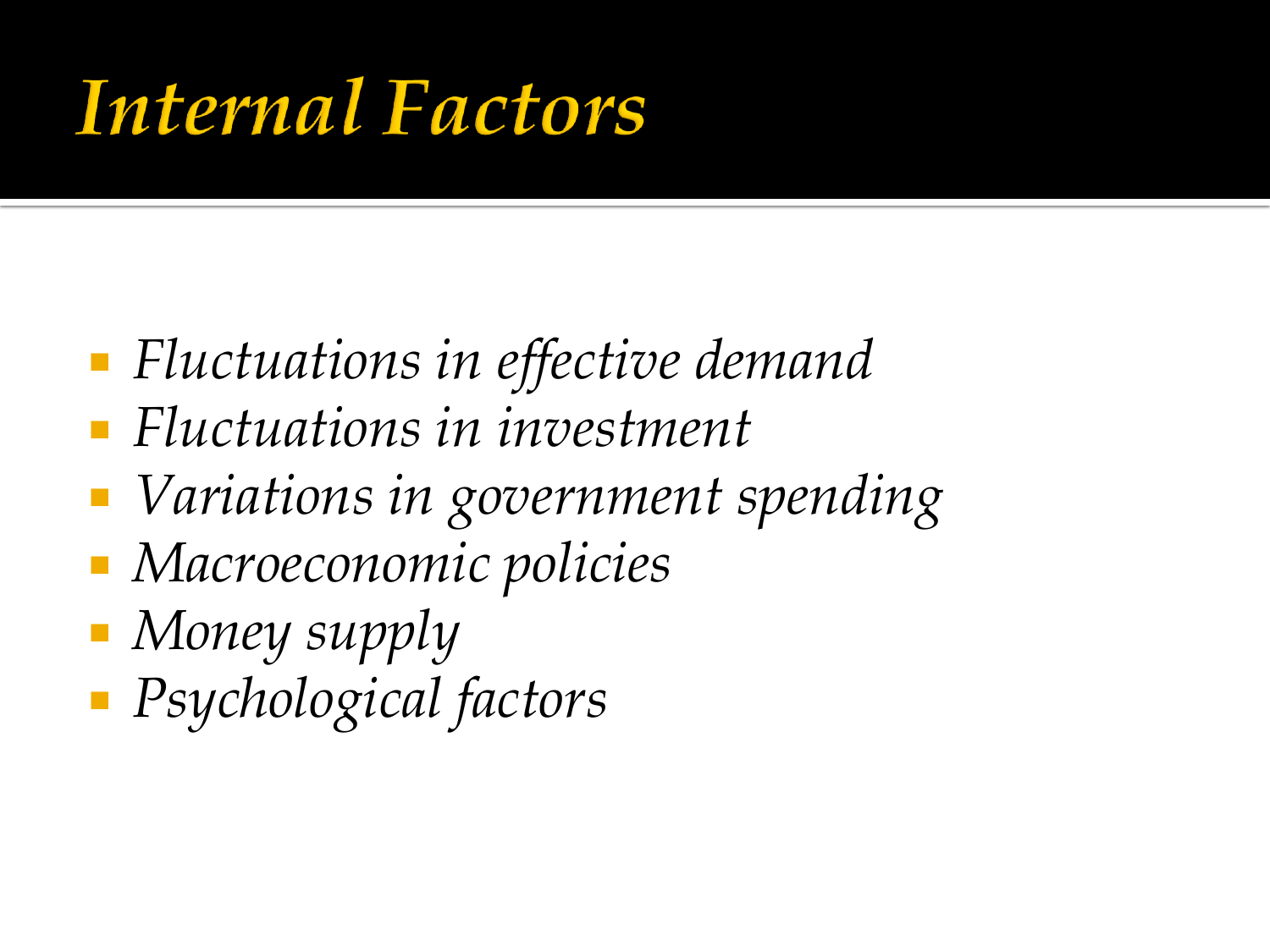### External Factors

- *Wars*
- *Post – war Reconstruction*
- *Technology shocks*
- *Natural factors*
- *Population growth*